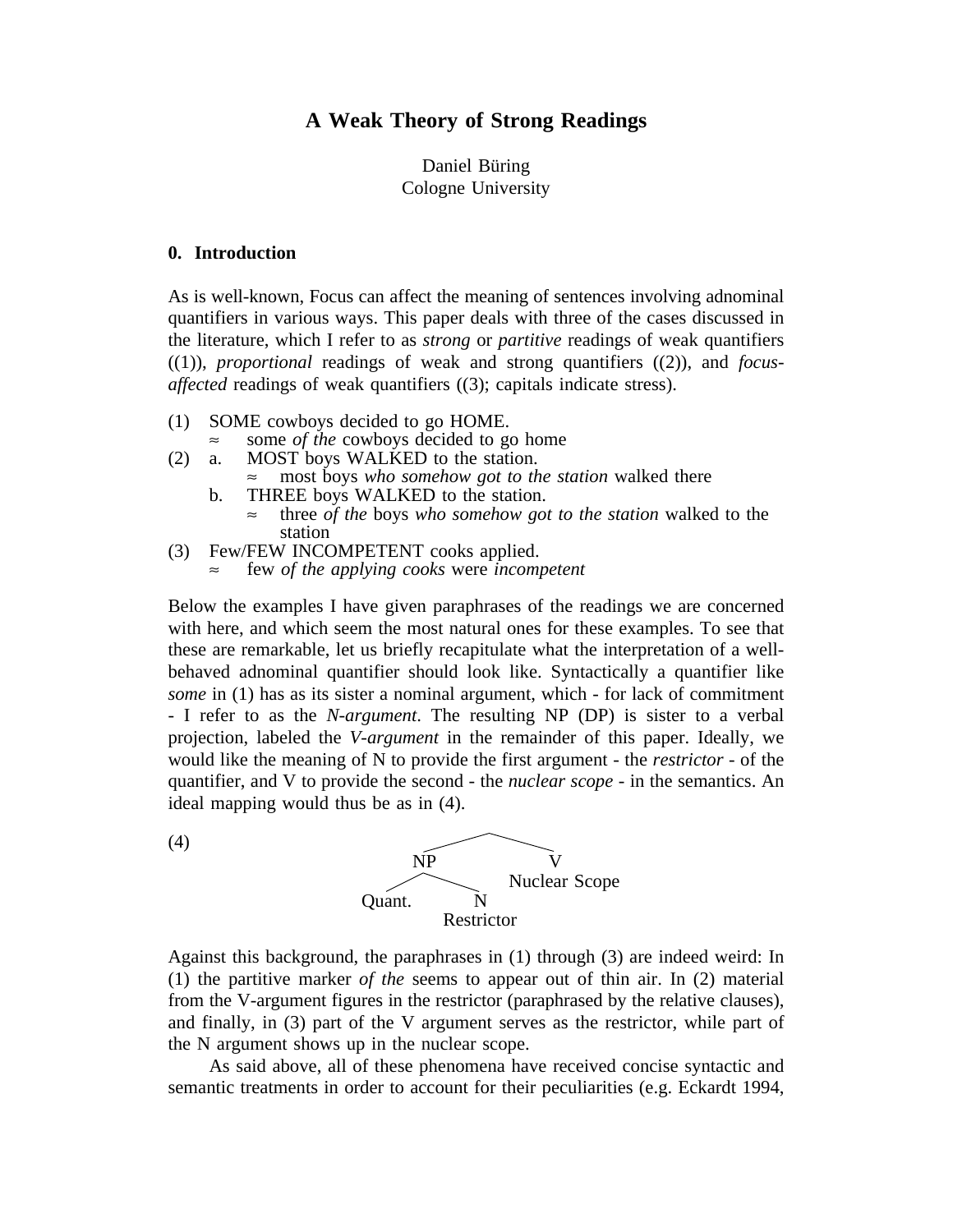Geilfuß 1993, Herburger 1992, de Hoop 1992, de Hoop & Solà 1995, Jäger 1995, Partee 1989). Most of these theories have in common that they adjust the compositional semantics (and some of them the syntax) in such a way that the truth-conditions of the sentences actually change (usually through some rule of association with focus). Let us call these *semantic accounts*.

In this paper I will elaborate on these accounts, making three claims: i) all these phenomena are instances of the same general phenomenon, ii) the appropriate treatment of these examples is pragmatic, and iii) no construction specific rules or devices are necessary (i.e. special rules of LF construal, lexical ambiguities of quantifiers, and/or rules of association with focus that are specific to certain constructions or lexical items). I thus advocate a *pragmatic account*.

Accordingly, the paper consist of two parts: A) to show that such an alternative and simpler approach can be provided, and B) to demonstrate that it is empirically superior to the analyses referred to above. As for A), there are two basic ingredients to the pragmatic account: For one thing, strong adnominal quantifiers are restricted by Westerståhlian Resource Domain Variables (RDVs). For another, the process of selecting RDVs in out-of-the-blue cases heavily relies on Topic/Focus/Background structure (TFBS). The particular version of Focus theory used is an extended Roothian focus semantics as proposed in Büring 1995.

The upshot of the B)-part will be that the truth conditions sketched in the paraphrases above and derived by the compositional semantics in the semantic accounts are mostly too strict, capturing only a subset of the possible readings of these sentences, namely the out-of-context cases. In providing specific contexts I will show that the sentences can convey meanings that are incompatible with the truth conditions of the semantic accounts, but predicted by the pragmatic one. This is why I refer to the latter as a 'weak' analysis: It assigns truth conditions that are much less specific than in the semantic accounts.

I will first outline the assumptions about TFBS I am making (section 1) and then turn to the analysis of the weak quantifier cases (section 2). Following that I will introduce the concept of RDVs and apply them in the analyses of the strong quantifier cases (section 3). Finally I'll turn to focus-affected readings (section 4). In comparing the present proposal to the ones made in the literature in terms of truth conditions I will use a somewhat unified version of the latter, basically to facilitate comparison. I therefore include an appendix where some of the proposed analyses are summarized and compared in more detail.

### **1. Guessing Contexts: Topic/Focus/Background Structure**

One peculiarity of the sentences in  $(1)$  through  $(3)$  is that none of them can normally be used as a discourse initial sentence. For one thing, adnominal quantifiers like the given ones require aforementioned groups or domains. For another, the TFBS is incompatible with sentence Focus, that is, none of the sentences with the accentuation indicated can represent an all-new utterance. Assuming that discourse initial sentences need to be all-new, (1) through (3) call for specified contexts.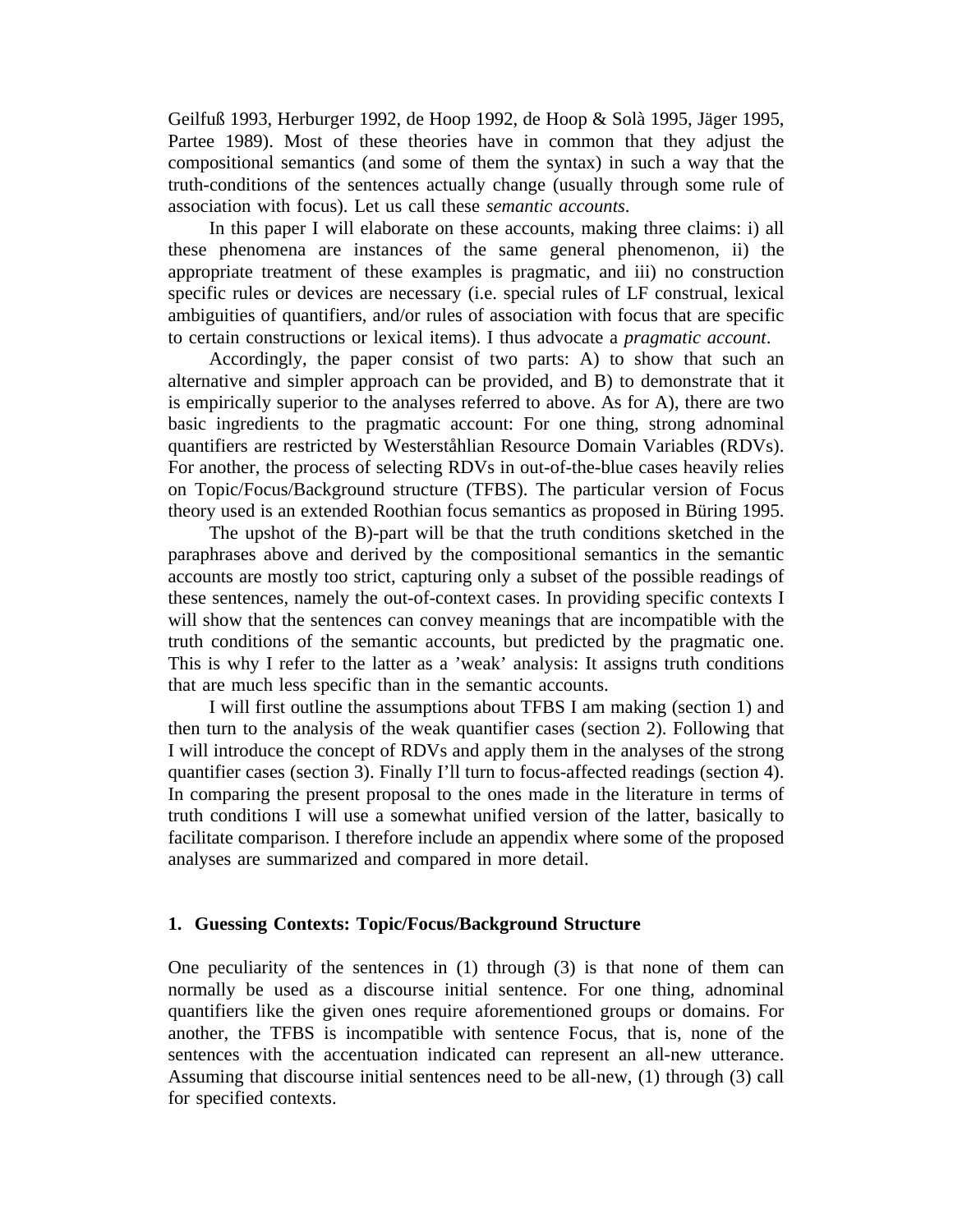What do we do when we encounter such a sentence out of the blue? Naturally enough, we try to construct a context by means of whatever information the pertinent sentence itself provides. And the best source of information we have - apart from lexically based presuppositions - is the TFBS, as indicated by intonation. Let us therefore look at the relation between intonation and context in more detail.

#### *1.1. Focus*

According to standard wisdom, Focus (indicated by a falling pitch contour) signals the position of new information in the sentence. In question/answer pairs, the focused constituent must correspond to the *wh*-phrase in the question, i.e. the requested information (the actual Focus - in contradistinction to the accent - is marked by a subscript F, as proposed in Jackendoff 1972).

(5) a. What did she give to John? b. She gave [the  $\text{BOOK}]_F$  to John. b.'  $\#$  She GAVE<sub>F</sub> the book to John.

We take asking questions to be an archetypal case of establishing a *Discourse Topic* (or *D-Topic*). Questions, and D-Topics in general are represented as sets of propositions, namely the set of possible answers/possible continuations of the discourse (Hamblin 1973). The term *question* will be used throughout for sets of propositions (suggesting that every declarative answers an (implicit) question).

Since we know that the Focus in the answer must correspond to the *wh*-part of the question, we can say that a declarative sentence with Focus defines the (set of) question(s) it is suited to answer. Descriptively the question is derived by replacing the focus by an appropriate *wh*-word (ignoring yes/no questions). Formally, the question is the set of propositions we get by replacing the meaning of the Focus in the sentence meaning with (contextually salient and plausible) type identical alternatives. Following Rooth 1985 we call this set of propositions the *Focus Value* of sentence S, [S]<sup>f</sup>. Question/answer matching then is nothing more than the requirement that  $\mathbb{S}^{\uparrow}$  equal the D-Topic.

(6) Discourse Appropriateness Condition (preliminary): For a question/answer pair Q/A to be wellformed, it must hold that  $[Q]^\circ$  $=$   $[A]^{f.1}$ 

Upon hearing a sentence S out-of-the-blue it is a good guess to take the D-Topic to be [S]<sup>f</sup>. We refer to this as *reconstructed D-Topics* or *reconstructed questions* (henceforth I will use paraphrases in a  $\lambda$ -categorial language as in (7b) to characterize such meanings).

- (7) a. She gave [the BOOK]<sub>F</sub> to John.<br>b. She gave [the BOOK]<sub>F</sub> to John]
	- b. [she gave [the BOOK]<sub>F</sub> to John]<sup> $f$ </sup> = {[she gave the book to John]<sup>o</sup>, [she gave the journal to John]<sup>o</sup>, [she gave the newspaper to [she gave the journal to John]<sup> $\circ$ </sup>, [she gave the newspaper to  $\text{John}^{\infty}_{\text{I}},...$ } =  $\llbracket \text{Ap}.\exists x \in \text{ALT}(\text{the-book}) \& \text{p=she gave } x \text{ to John} \rrbracket^{\circ} = \llbracket \text{What did she give to John} \rrbracket^{\circ}$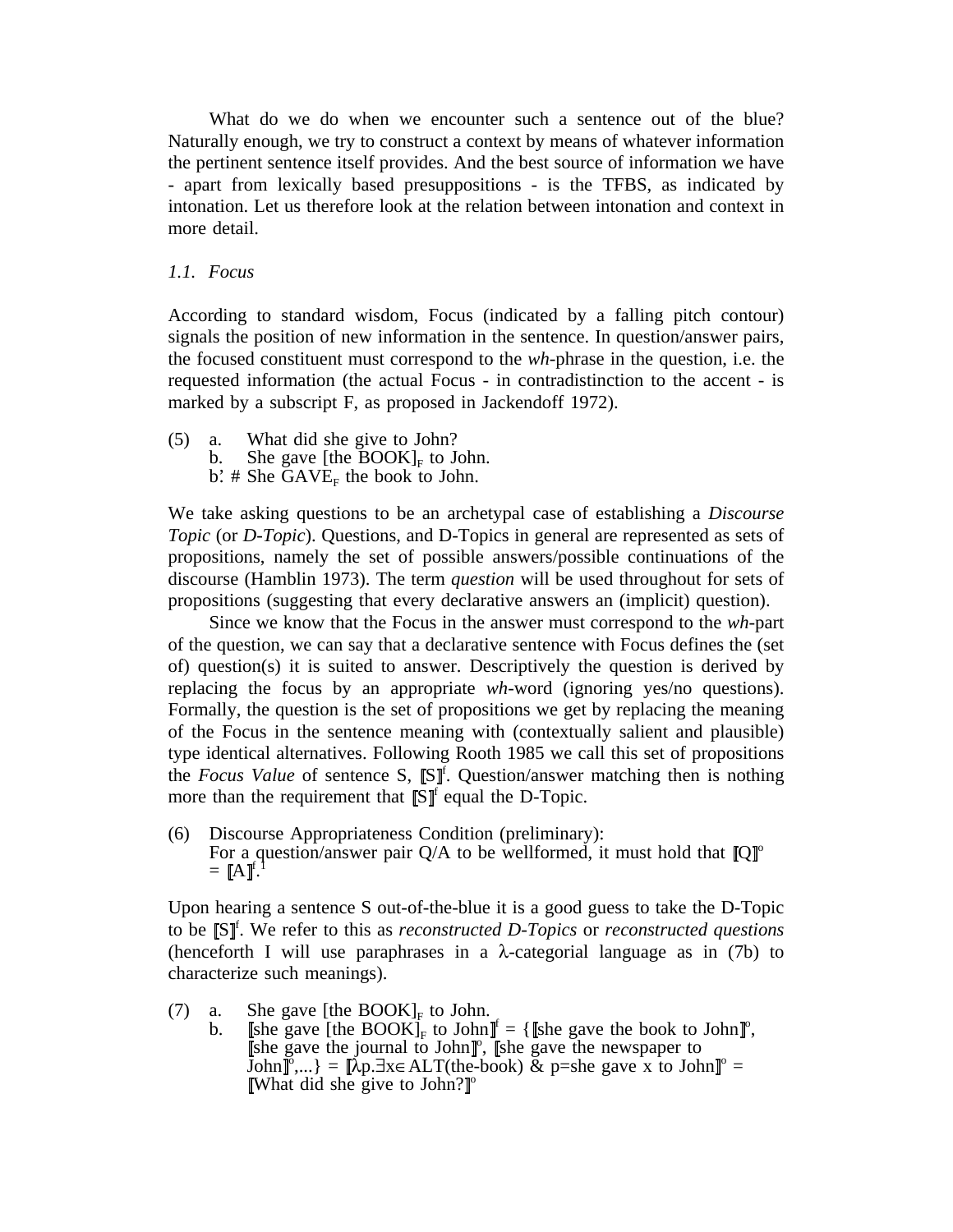We pretend that a declarative sentence with focus allows for reconstructing *the* D-Topic.

## *1.2. Topic*

Next note that the sentences we are discussing involve two accents, the first of which is not a Focus accent, but what I call a *Topic accent*. A constituent thus marked is called a *Sentence Internal Topic* or *S-Topic* - indicated by  $[\ldots]_T$ brackets. To see why S-Topics are different from Foci let us look at their impact on question/answer pairs. Unlike the Focus, S-Topics do not correspond to the *wh*-word. Rather they indicate a departure from the original question. Consider (8):

- (8) What did the older boys do?
	-
	-
	- a. The older boys [ate ICE CREAM]<sub>F</sub>.<br>b. [BILL]<sub>T</sub> [ate ICE CREAM]<sub>F</sub>.<br>c. The [YOUNG]<sub>T</sub> boys [ate ICE CREAM]<sub>F</sub>.<br>d. The [GIRLS]<sub>T</sub> [ate ICE CREAM]<sub>F</sub>.<br>e. # Bill [ate ICE CREAM]<sub>F</sub>.<br>f. # The young boys [ate ICE CREAM]<sub>F</sub>.
	-
	-
	-
	-

(8a) presents the 'ordinary' answer with just a Focus accent. The answers in (8b) through (8d), however, do not match the question (formally:  $[A]^{f} \neq [Q]^{o}$ , as can easily be seen by just replacing the Focus with the appropriate question word). To legitimate such a deviance, an S-Topic has to be present on the constituent where D-Topic and  $[A]^{f}$  differ. Note that leaving out the first accent, as shown in (8e) through (8g), renders these sentences illformed as answers to the question in (8), just as we would expect given  $(6)$ .

S-Topics are thus used if the Focus Value of A does *not* equal the D-Topic. This effect can be described as follows: Replacing the meaning of the S-Topic by an appropriate type identical alternative must yield the D-Topic (*the older boys, older* and *older boys*, respectively, in (8b) through (8d)).

Hearing a declarative sentence with S-Topic and Focus out-of-the-blue we know that one of the questions we can get by i) replacing the focus by the corresponding wh-word, and ii) replacing the S-Topic by some alternative must be the D-Topic. A declarative sentence with S-Topic and Focus thus allows for reconstructing a set of potential D-Topics. This set is called the *Topic Value* of S,  $S$ ]<sup>t</sup>.

(9) a. Bill [ate ICE CREAM]<sub>F</sub> => What did Bill do?<br>b. [BILL]<sub>T</sub> [ate ICE CREAM]<sub>F</sub> => What did Bill

- $[BILL]_T$  [ate ICE CREAM]<sub>F</sub> => *What did Bill do?* or *What did Bob do?* or *What did the boys do?* or *What did you do?* or...
- c. [BILL<sub>T</sub> [ate ICE CREAM]<sub>F</sub>]<sup>t</sup> = [λP.∃GQ∈ ALT(λR.R(Bill)) & P= $\lambda p.\exists V \in ALT$ (eat(icecream) & p=GQ(V)]<sup>o</sup>

We thus replace  $(6)$  by  $(10)$ :

(10) Discourse Appropriateness Condition (final):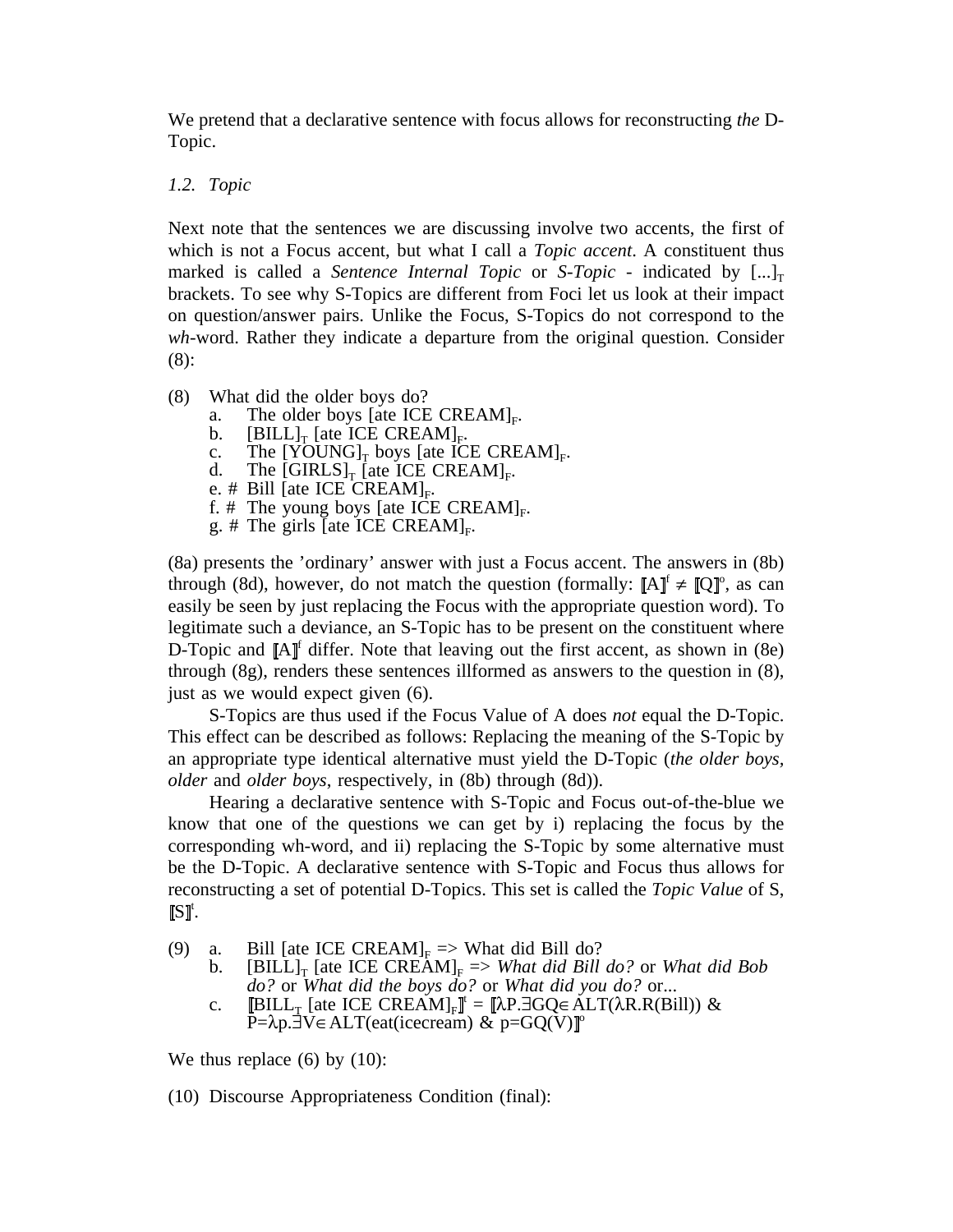For a question/answer pair  $Q/A$  to be wellformed, it must hold that  $[Q]^\circ$  $\in$   $[A]^{t.2}$ 

According to this theory, sentences (1) through (3) contain Focus and - at least in the case of (1) and (2) - Topic accents. Both accents have a certain pragmatic function, i.e. they serve to make the utterance suited to a particular Discourse Topic. In turn, a single sentence with intonational structure defines the set of potential contexts (D-Topics) it can be used in.

## **2. Strong Readings for Weak Determiners**

#### *2.1. Wide Focus*

Let us now try to apply our guessing strategy to  $(1)$ , repeated here.

- (11) a.  $[Some]_T$  cowboys decided [to stay home]<sub>F</sub>.<br>b.  $[(11a)]^t = [\lambda P \cdot \exists Q[Q\in ALT(some) \& P=\lambda p \cdot \exists R[R\in ALT(stay(home)))$ 
	- $\&$  p=Q(cowboys)( $\lambda x$ .decide( $x$ , $R(x)$ ))]]]<sup>o</sup>

In (11b) I have given a formal-language equivalent to the Topic Value of (11a). More perspicuously, what we do is replace both S-Topic and Focus by contextually relevant alternatives, here determiners and infinitival clauses.

(12) {the/all/many/some/two} cowboys decided {to stay home, to go gambling/to shave...}

We know that the second pair of curly brackets - the Focus alternatives - reduces to something as simple as *on what*. As for the first - the S-Topic - there is no way to decide which alternative equals the one in the D-Topic (note that by (10) it suffices that *any* old element in  $[(11a)]^t$  equal the D-Topic). We thus conclude that the D-Topic must have been one of the questions in (13).

(13) What did the/all/most/some/two cowboys decide on?

Whichever of these (or similar) questions might have been the actual D(iscourse)- Topic, it is about a group of cowboys. That is, we know upon hearing (11a) even in isolation - that it requires a D-Topic that has to do with cowboys. Taking these to be a superset of the 'some cowboys' (a *superset antecedent*) in (11a) gives us a partitive reading. One such case is illustrated in (14).

(14) There were twenty cowboys in the saloon.  $[TWO]_T$  cowboys were watching the door.

In other words, the partitive effect in a sentence like (11a) is not due to the semantics of the sentence itself, but to the kind of contexts it indicates. We infer that there must be an antecedent NP which shares the head noun with the subject in (11a). Let us call this part-of relation between the NP and its antecedent a *token partitive*. Token partitivity is just one possibility: The antecedent of *two*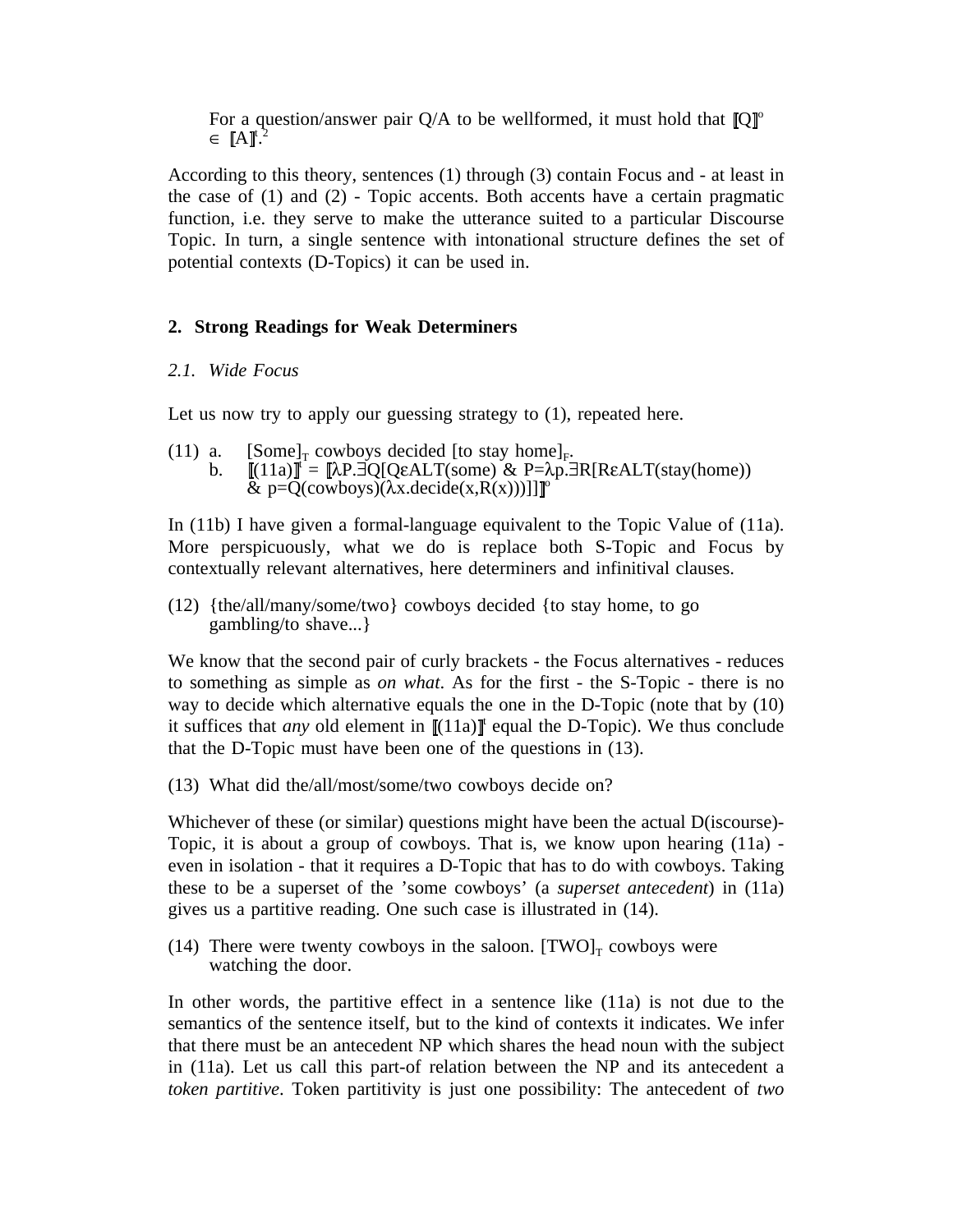*cowboys* might as well be a disjoined set of cowboys, i.e. a co-hyponym. This interpretation is the most plausible in a case like (15).

(15) The town was bursting with tension. A cowboy was standing next to the door of the saloon, nervously playing with his gun.  $TWO<sub>T</sub>$  cowboys were posted next to each window.

*Two cowboys* in (15) cannot be a subset of the one cowboy mentioned before (as in (14)). Nevertheless its intonational contour - the S-Topic accent - is clearly licensed by the earlier NP *a cowboy*, with which it shares the head noun (let us call this a *token partitive*). The treatment proposed here covers both these cases, since it has nothing to say about the relation between *referents* but only between sets of propositions. Nor does it require that the NPs involved are referential at all, which allows us to account for *generic partitives* as in (16).

- (16) Q: What do you call a group of three musicians?
	- A: Dunno. FOUR<sub>T</sub> musicians you call a QUARTET<sub>F</sub>.

 $[(16A)]^f$  differs from  $[(16Q)]^o$  in much the same way as  $[(8c)]^f$  from  $[(8)]^o$ above: It answers a slightly different question, using the S-Topic to indicate that difference. Again, this is all the effect we ascribe to the intonational marking, regardless of the referential status of the NPs thus marked.

Let us briefly compare this treatment to others proposed in the literature. According to some authors, weak determiners are ambiguous between a cardinal and a quantificational version (Partee 1987, Diesing 1992, de Hoop 1992). The latter is represented as a generalized quantifier (the former is presumably just a cardinality predicate). Note that this does not prima facie explain the meaning difference. It only does if we make the additional assumption that the generalized quantifier presupposes something about the set that forms its restrictor. This is usually assumed to be an existential presupposition, e.g. to the effect that the restrictor set is presupposed to be non-empty. It should be noted, however, that this cannot be a presupposition in the usual sense, e.g. knowledge assumed to be shared by speaker and hearer, since examples like (17) clearly do not involve any existential commitments on the part of the person asking.

- (17) Q: Are there any cookies in this room?
	- A: SOME<sub>T</sub> cookies are [in the cupboard]<sub>F</sub>.

Furthermore such theories do not explain why the strong determiners always bear a Topic accent. It has to be a lexical property of the quantifier version that it is obligatorily associated with a Topic accent, while its cardinal twin must be lexically excluded from being thus marked. Finally notice that the 'partitive' option is available both for existential and for generic NPs on the account advocated here (see (14) and (16) above). That means that the property of being 'partitive' cannot be tied to the property of being a true quantifier: both existentials and generics show the pertinent effect if marked as S-Topics.<sup>3</sup>

An approach towards these phenomena that is much closer to the present one is to assume that the partitive weak quantifiers do not establish a relation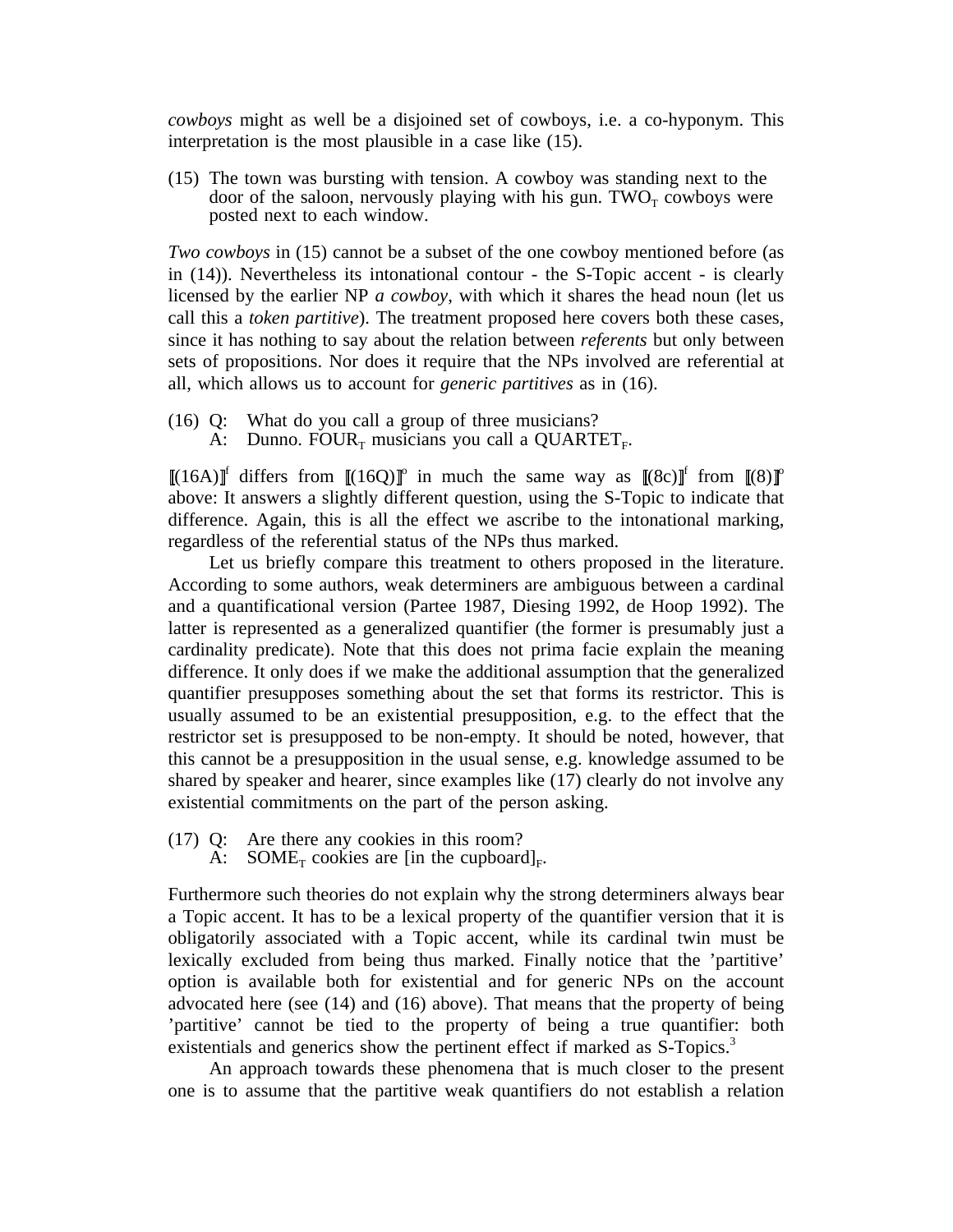between sets but between discourse referents. A framework in which such an effect is derived compositionally is presented in Jäger 1995, according to which the NP *TWO cowboys* must introduce a discourse referent that is a subset of a referent already in the file. At first glance this analysis must surrender to examples of token partitivity like (15) above. But this can be fixed by appropriate meaning postulates that make available supersets and the like. Problems arise, however, with generics as well as with examples like (17). Obviously, we'd have to introduce additional machinery, e.g. discourse structures that allow for things like generic individuals and potential individuals.

## *2.2. Narrow Focus*

Let us now turn to an argument against localizing the 'partitive' effect in the semantics of the determiner altogether. Consider (2b), repeated here as (18b).

(18) a.  $[THREE]_T$  boys [walked to the STATION]<sub>F</sub>.<br>b.  $[THREE]_T$  boys  $[WALKED]_F$  to the station.

Recall that according to the theory advocated here, the descriptive content of an antecedent NP is reconstructed from that part of the sentence that is neither Focus nor S-Topic (let us call this the *Background*). No reference was made to the notions of N-argument and V-argument in the sense of section 0 above. So far we only looked at examples parallel to (18a), where in fact only the head noun of the quantified NP is in the Background. Here, using the Background to reconstruct the D-Topic comes down to the same as using the N-complement of the determiner. However, if the Background contains more material than just the Nargument, we predict that a similar strategy will apply to (non-focused) material from the V-argument. This is what happens in (18b), where the accent on the verb unambiguously indicates narrow Focus. First, we infer again that there must have been an antecedent NP denoting boys, but furthermore, we take it that these boys all got to the station somehow (or at least tried to).4 That is, we find the very same effect as in the previous subsection, except that this time the reconstructed antecedent gets its descriptive content from material outside of the N-argument. This clearly indicates that any theory that derives the partitive effect from just some requirement on the set denoted by the N-argument falls short of capturing the phenomenon entirely.

## **3. Strong Quantifiers**

In the previous section we only dealt with cases where the Focus effect wasn't truth-conditional but concerned the presupposition of the sentences. Therefore, the pragmatic account lent itself quite naturally to analyzing these cases. If we now want to go on to cases involving strong quantifiers, it seems we have to find some way to let Focus influence truth-conditions, for changes in truth conditions are exactly what we find. And in fact, we will do so by making use of Westerståhl's (1985) concept of *Resource Domain Variables*, i.e. free variables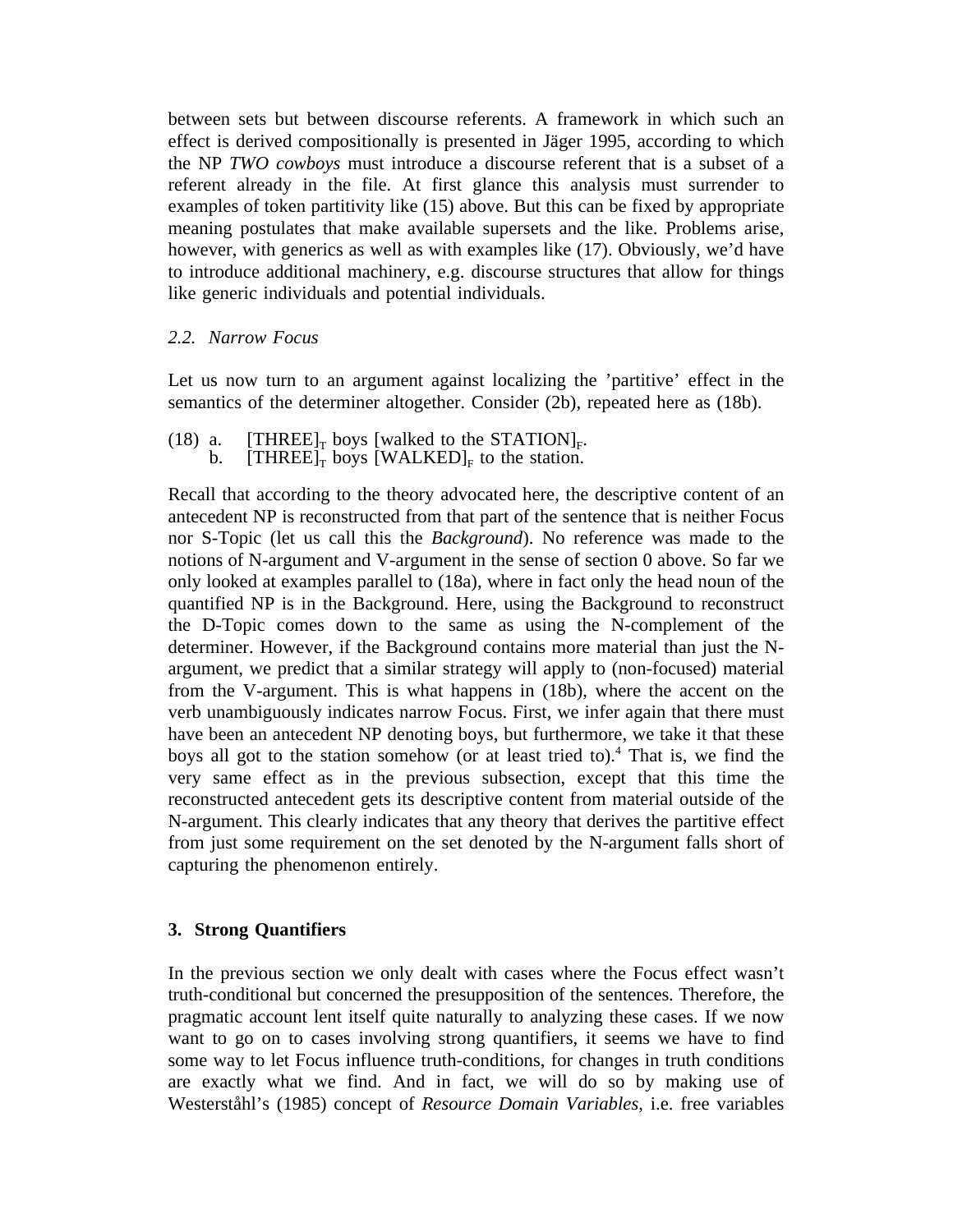that function as additional restrictors on the quantifier, and whose value is provided anaphorically by the discourse (i.e. the assignment). In using RDVs rather than semantic rules I am making two essential claims: First, that TFBS does not directly enter the compositional semantics but only through the discourse, that is, uniformly and at few, well-defined places (this point is made e.g. in von Fintel 1994, and - to a certain extent - in Rooth 1992). And second, accordingly, that the Focus effect on quantifiers is less direct than assumed in the semantic approaches, i.e. that specific contexts can provide specific RDVs, which in turn yield truth conditions that are not available in the semantic approaches.

The effect of RDVs can most easily be seen in an example like (19)/(19a): Of course, *most women* does not mean most of the women in the world, but most of the women standing in the market place. Using RDVs we express this by superscripting the quantifier with a variable -  $most^c$  - which represents a contextually specified variable (here: the property of being in the market place) that is intersected with the meaning of the N-argument:  $\lceil \text{most} \rceil \lceil \text{women} \rceil \cap$  $\mathbb{IC}$ ))( $\mathbb{I}$ stood in the front $\mathbb{I}$ ). Note that just as almost every sentence involving quantifiers like *every, most* etc. is likely to be false without RDVs, these very sentences would all trivially be true if RDVs were freely available (e.g. if **C** were systematically taken to equal the meaning of the V-argument). Obviously RDVs have to be heavily restricted by context. However, they cannot be determined unambiguously (cf.(19b)), nor are they always provided by discourse referents or groups previously mentioned (as can be seen in (19c)).

- (19) There were dozens of people in the market place...
	- a. Most<sup>C</sup> WOMEN stood in the FRONT.
	- b. Fifteen women entered the stage.  $MOST<sup>C</sup>$  women waved their hands. (*C = being in the market place* or *C = being on the stage*)
	- c. Let us next turn to the village Simmersbach. Most<sup>c</sup> men over 55 are unemployed. (*C = being/living in Simmersbach*)

What I will argue for is (of course) that TFBS helps us guessing contexts, and that context, in turn, helps us guessing RDVs.

Again, if nothing but the N-argument is in the Background - as in (20a) no effects obtain in zero-context. All we learn about the D-Topic from a sentence like (20a) is that boys figure in it, which, taken as the property assigned to **C**, makes no difference wrt. truth-condition. Accordingly, we only notice the effect of RDVs with sentences that cannot possibly have wide Focus in the V-argument, such as (2a), repeated here.

- (20) a.  $[\text{most}^C]_T$  boys [walked to the STATION]<sub>F</sub>.<br>b.  $[\text{MOST}^C]_T$  boys WALKED<sub>F</sub> to the station.
	-
	- c.  $[\text{most}](\text{[boy]}\cap[\text{[C]})(\text{[walk to the station]})$ \

λx.x is a boy who gets to the station somehow

In these cases we infer from the Background - '...boys ... to the station' - that boys headed towards the station must have been part of the previous discourse. If we restrict *most* - through the variable  $C$  - to the set of these boys, we obtain a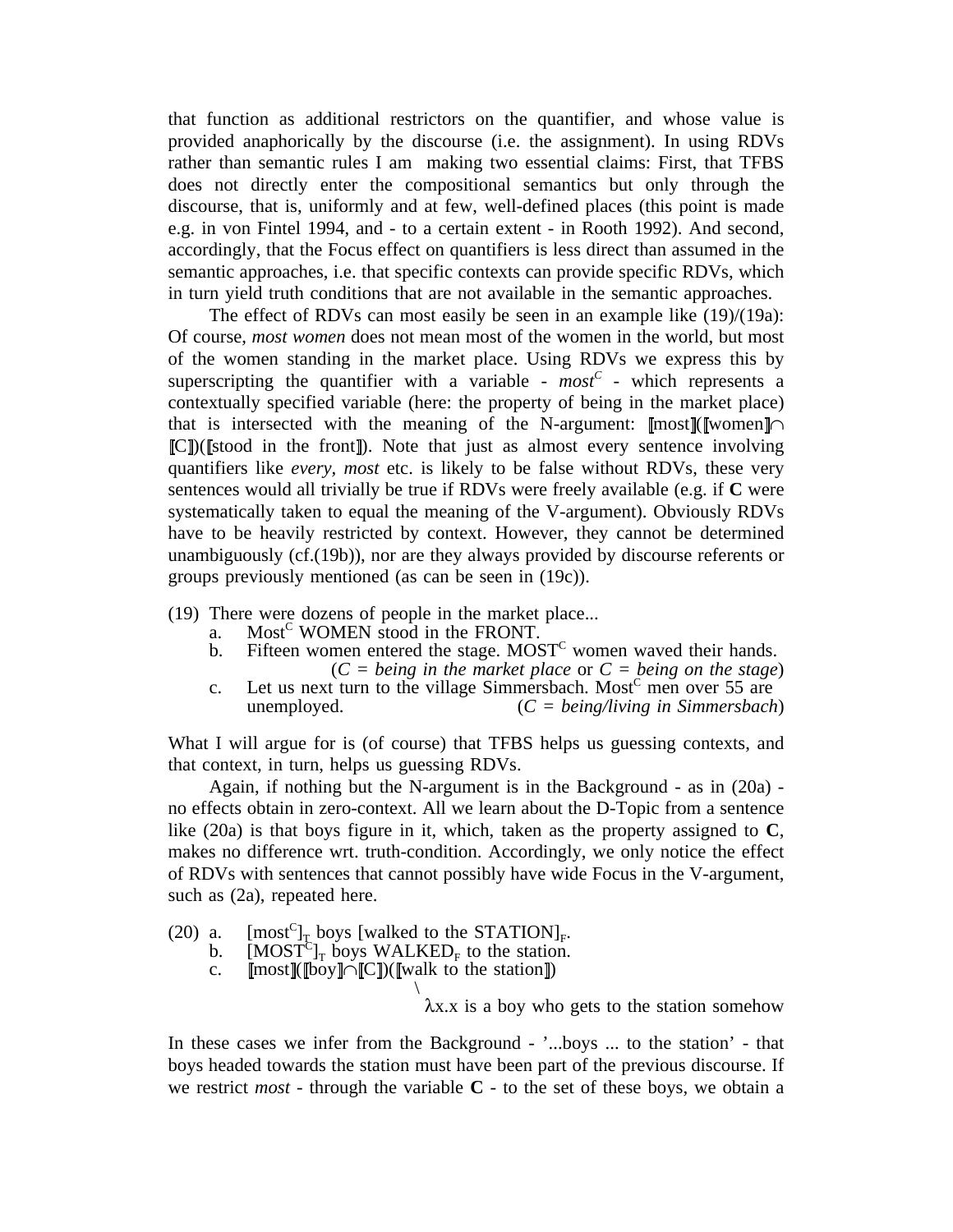truth conditional effect: the sentence seems to be about the proportion of walkers among those going to the station.

To appreciate this treatment and realize its advantages, let us see how a semantic account would handle these cases. Obviously, (20) boils down to something like 'take the V-argument minus the Focus and use it as an additional restrictor'. In Alternative Semantics there is a straightforward way to get something 'minus the focus', namely by forming the union set of the alternatives to that something. This is called *trivializing* a Focus value. For example while  $\mathbb{N}$ MALKED<sub>F</sub> to the station  $\mathbb{I}^{\dagger}$  is the set of properties like 'walked to the station', 'drove to the station', or 'hitchhiked to the station',  $\cup$  WALKED<sub>F</sub> to the station  $\mathbb{I}$  - its trivialization - is simply the property to have got to the station somehow. Thus, the semantic treatment can be summarized as in  $(21)$  (see appendix for details & references).

(21) Restrict the quantifier by the trivialization of the focus value of the Vargument  $\llbracket \text{most}(N)(V) \rrbracket^{\circ} = \llbracket \text{most} \rrbracket^{\circ} (\llbracket N \rrbracket^{\circ} \cap \cup \llbracket V \rrbracket^{\circ} ) (\llbracket V \rrbracket^{\circ} )$ 

Rule  $(21)$ , too, interprets  $(20b)$  as  $(20c)$ , as shown in  $(22)$ .

(22) most( $[\text{box}^{\degree}]^{\circ} \cap \cup [\text{WALKED}_{F} \text{ to the station}]^{\circ}$ )( $[\text{WALKED}_{F} \text{ to the$ station<sup> $\mathbb{I}^{\circ}$ </sup>

The difference, however, is that  $(21)$  does so mechanically, while  $(20)$  is just one possible result of finding a decent RDV. Thus we should be able to construct specific contexts in which ∪ V-argument is not among the properties available as RDVs. And in fact, as Eckardt (1994) points out, in such cases the semantic account as in (21) leads to inappropriate truth conditions. Her example is given in (23).

- (23) Max had to polish ten cars this afternoon. When I came back, six cars still stood in front of the garage, not even touched by Max. He had polished MOST<sub>T</sub> cars CAREFULLY<sub>F</sub>.<br>  $\neq$  he had polished most of the cars *that he polished* carefully
	-

Intuitively, (23) is plain nonsense: If Max hasn't even touched six out of ten cars, he cannot have polished most cars carefully. However, by (21) (23) should mean that most cars he polished, he polished carefully. If he had in fact polished three cars till they shone like the sun, (23) should be true. Thus, as Eckardt points out, (21) delivers wrong truth conditions.<sup>5</sup>

For the pragmatic account to handle this case we must assume that 'cars he polished' is not an available RDV in this specific context (while both 'the cars he ought to polish' and 'the cars he didn't polish' are, as can be seen by replacing the last sentence in (23) by *He had smeared MOST cars with some undefinable substance*). This seems plausible, given the fact that in general, differences between two given sets cannot antecede anaphors.

To sum up this section, I have shown that truth conditional effects with strong quantifiers can be accounted for pragmatically, if we make use of RDVs. A strong argument for this treatment can be made using examples like Eckardt's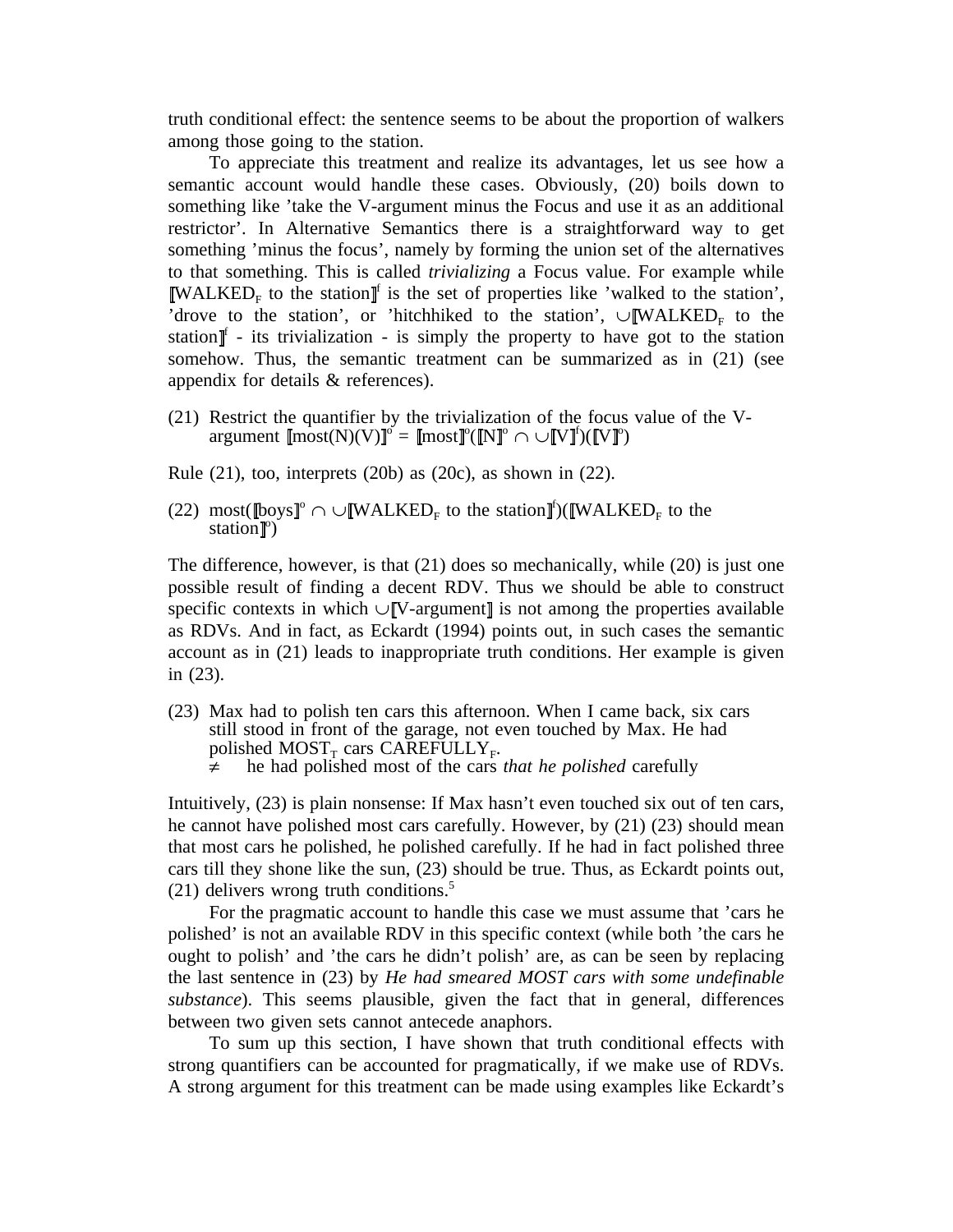(23), where the pragmatic account - despite its general unspecificity - does not allow for the truth conditions assigned by the semantic one (and is right in doing so).

### **4. Focus in the N-Argument**

Let us finally turn to cases like  $(3)$ , repeated here:

(24) Few/FEW<sub>T</sub> INCOMPETENT<sub>F</sub> cooks applied.

The example is taken from Herburger 1992, where cases like these are called *focus-affected readings*. Herburger makes the strong claim that these differ from parallel constructions without this accent pattern in terms of truth conditions. For this to hold, one has to assume that *few* is an asymmetric quantifier, i.e. that **FEW(A)(B)** is not equal to **FEW(B)(A)**. The reason is that Herburger's account as all semantic accounts - conjoins sentence internal material with the restrictor and/or the nuclear scope. But when does that make a difference? If we assume that, in any event, the N-argument is part of the restrictor and the V-argument is part of the nuclear scope, adding N material to the restrictor (or V material to the nuclear scope) trivially won't make any difference. Adding N-material to the nuclear scope makes no difference either, since all natural language determiners are conservative (i.e.  $O(A)(B)$  equals  $O(A)(A \cap B)$ . That leaves us with adding Vmaterial to the restrictor, which in turn only makes a difference if the determiner is non-symmetric (since otherwise  $Q(A)(B) = Q(B)(A) = Q(A \cap B)(A \cap B)$  and so forth). Therefore, truth conditional effects can only be expected with nonsymmetric quantifiers.

Let us now look at Herburger's argument. She seems to assume something along the lines of (25a) to be the meaning of **FEW**. Then (25b) correctly comes out as meaning 'only a small percentage of the marriages are marriages that are divorced in the first year'. But (25c) will incorrectly mean 'only a small percentage of the incompetent cooks applied' ((25d)).

- (25) a. [FEW(N)(V)]  $\approx$  the cardinality of [N]∩[V] is small, compared to that of  $[N]$  (e.g.  $\left|\left[\frac{N}{N}\right]\right| \leq 5$ )
	- b. Few marriages are divorced in the first year (≈less than 20% of the marriages are divorced in the first year)
	- c. Few INCOMPETENT cooks applied.
	- d. # FEW(incompetent cooks)(applied) ( $\approx$ less than 20% of the incompetent cooks applied)
	- d.' FEW(applying cooks)(incompetent) ( $\approx$ less than 20% of the applying cooks were incompetent)
	- e.  $[\text{few}(N)(V)]= [\text{FEW}](\cup [\text{N}]^{\text{f}} \cap [\text{VP}]^{\text{o}})([\text{N}]^{\text{o}})$

But (25c) can clearly be true, even if (almost) all incompetent cooks applied. What (25c) seems to express is something like (25d'): 'only a small percentage of the applying cooks were incompetent'. This meaning can be arrived at by using **FEW** only indirectly, as e.g. in (25e) (this is not Herburger's analysis,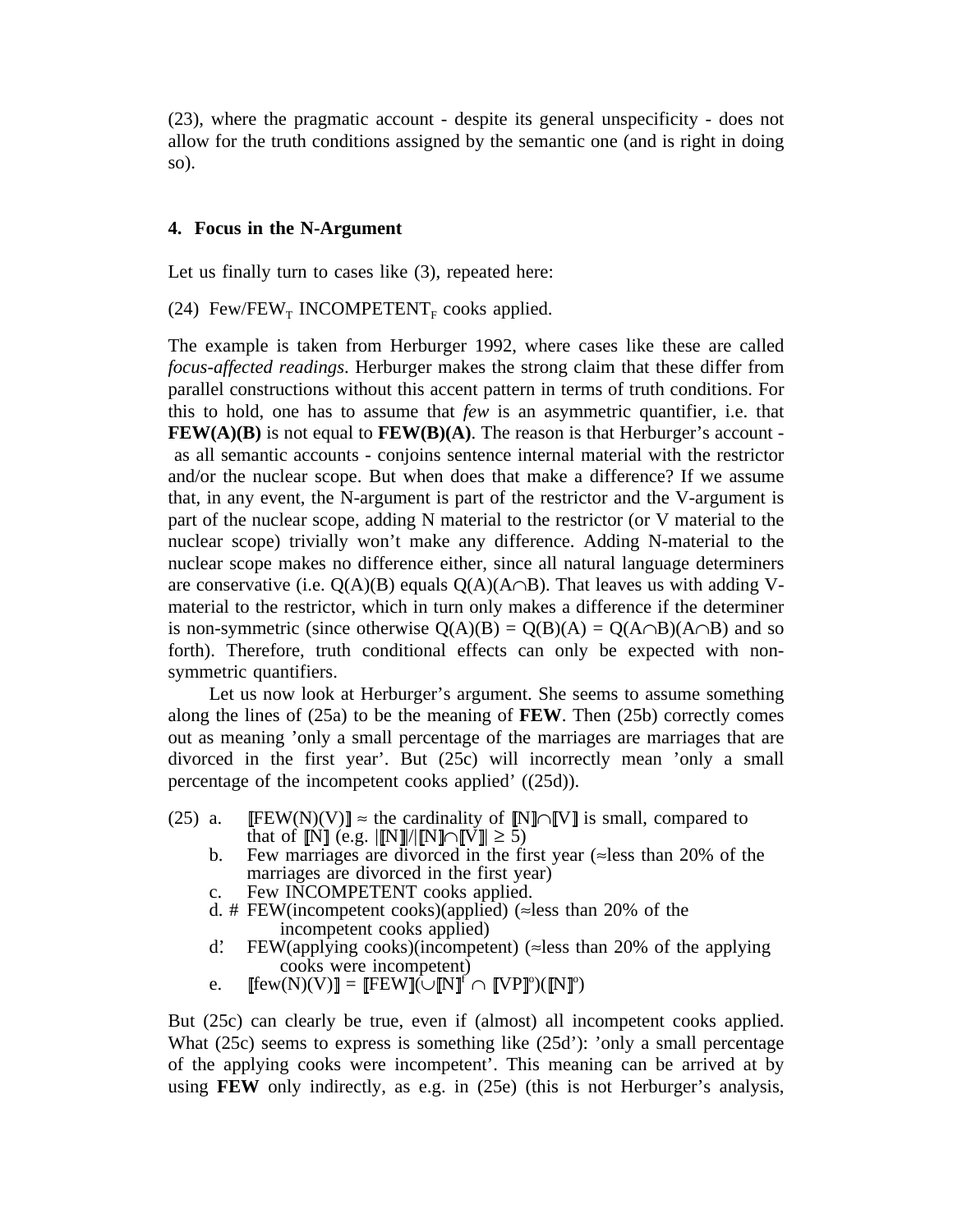though it is largely equivalent to it, see the appendix). In effect, (25e) maps the Focus onto the nuclear scope and the Background onto the restrictor.

Note that the problem with (25c) disappears under a symmetric analysis of *few*, such as  $[[few(A)(B)]] = 1$  if  $[[A] \cap [[B]]] < n$ , where *n* is some suitable low number. On such a purely cardinal reading ('the number of applying incompetent cooks is small'), (25c) correctly describe the above scenario (all incompetent cooks applied) - admittedly alongside almost every other scenario, due to the complete vagueness of 'small', or more precisely, *n*.

Whether one prefers the strict semantic version or the (very) weak pragmatic one, thus, seems to be a matter of taste. Let me nevertheless mention a few points that I take to argue in favor of the latter. First notice that **few** in (25e) does not invoke any concept of 'smallness,' but only proportions. Thus (26a) should be true (since the proportion of prime numbers among the natural numbers below is generally small), which seems wrong (since the total number of prime numbers smaller than a million is by no means small). By contrast, (26b) is more likely to be judged correct, even though the proportion of prime numbers among the numbers smaller than ten is bigger than among those below a million.

- (26) a. Few PRIME numbers are smaller than a million.
	- b. Few PRIME numbers are smaller than ten.
	- c. Many SWEDISH models were at my birthday party.

I think the point is even clearer in (26c). Just like *few*, *many* seems to involve a contextually given measure of comparison, which in the case of *many* must be big, not just proportions. If only three models were at my birthday party, but two of them were Swedish, the proportion of Swedish among the models at my party is high (66%), but nevertheless (26c) would presumably be judged wrong, because two is simply not a big number on any count.

This account can be further refined if we assume an intensional (but symmetric) interpretation for *few* and *many*, roughly along the lines of (27) (cf. Keenan & Stavi 1986, Fernando & Kamp, this volume).

(27)  $[FEW(N)(V)] =$  the cardinality of  $[N]\cap[V]$  is small, compared to what one might expect it to be

To arrive at Focus sensitive effects we superimpose on this a very simple 'rule' of Focus interpretation:

(28) BACKGROUND(FOCUS)  $\leftrightarrow$  FOCUS, rather/to a higher degree than any of its alternatives, makes BACKGROUND(FOCUS) true

Applied to (25c) we thus get something along the lines of (29).

(29) *incompetent*, rather than *competent*, makes it true that the number of such applying cooks is smaller than one might have expected

Such an analysis also seems to fare better wrt. the classical Nobel prize example:

(30) Many SCANDINAVIANS won the Nobel prize.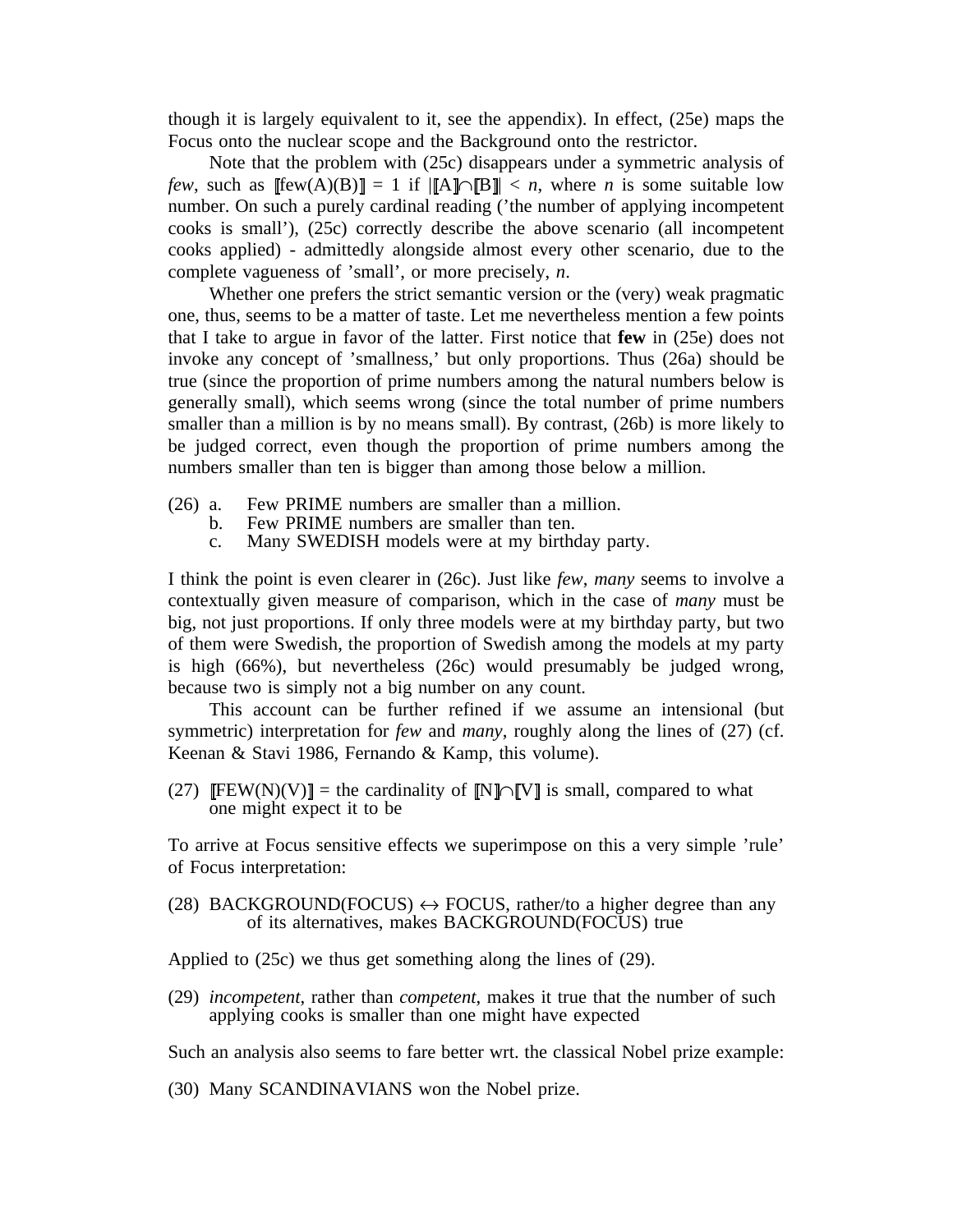- a. asymmetric account: the number of Scandinavians among the nobel prize winners is big (say, more than 50%)
- b. symmetric account: for Scandinavians (rather than Central Europeans) it holds that the number of such Nobel prize winners is bigger than one would expect it to be
- (31) Few SCANDINAVIANS won the Nobel prize.
	- a. asymmetric account: the number of Scandinavians among the Nobel prize winners is below 20%
	- b. symmetric account: for Scandinavians (rather than Central Europeans) it holds that the number of such Nobel prize winners is lower than one would expect it to be

In the real world, it is argued, Scandinavians won the Nobel prize quite often, not in absolute terms, but in terms of probability. Accordingly, (30) seems true, while (31) seems wrong, or at least unfair. This is the situation predicted by our symmetric analysis: (30b) is true and (31b) is false. On the asymmetric analysis things come out the other way around: (30a) is clearly false while (31a) is, I suspect, true. $6$ 

The last argument against a treatment along the lines of (25e) is conceptual in nature, namely generality. It should be noted that focus-affected readings are systematically absent with strong quantifiers. Consider (32).

- (32) Most INCOMPETENT cooks applied.
	- a. # most cooks that applied were incompetent
	- b. 'incompetent' (rather than 'competent') characterizes that set X of cooks such that more than half of X applied

According to a rules analogous to (25e), (32) should mean (32a), which is clearly not the case. Note that what distinguishes this case from the ones discussed in the previous sections is that we do not only provide additional restrictor material, but are allowed to keep material from the N-argument from occurring in the restrictor. Obviously, nothing like this happens in cases where truth conditions are unanimously detectable, which further strengthens our point that the mapping from syntax to semantics is first and foremost compositional and that the only source of deviance are additional restrictor variables. Note that the analysis sketched in this section seems to do pretty well on examples like (32), as shown by the paraphrase in (32b).

## **5. Conclusion**

To sum up, we have seen that the phenomena illustrated in (1) through (3) can be handled by the pragmatic account, and that often in specific contexts, the pragmatic account fares better in terms of truth and appropriateness conditions.

**Partitive readings of weak quantifiers** result from the fact that the noun, but not the quantifier, is part of the background. Hence an NP containing that noun must have been in the D-Topic. This also holds for cases of type partitives and generic partitives, not analyzable using a part-of analysis of 'partitivity' (section 2.1.).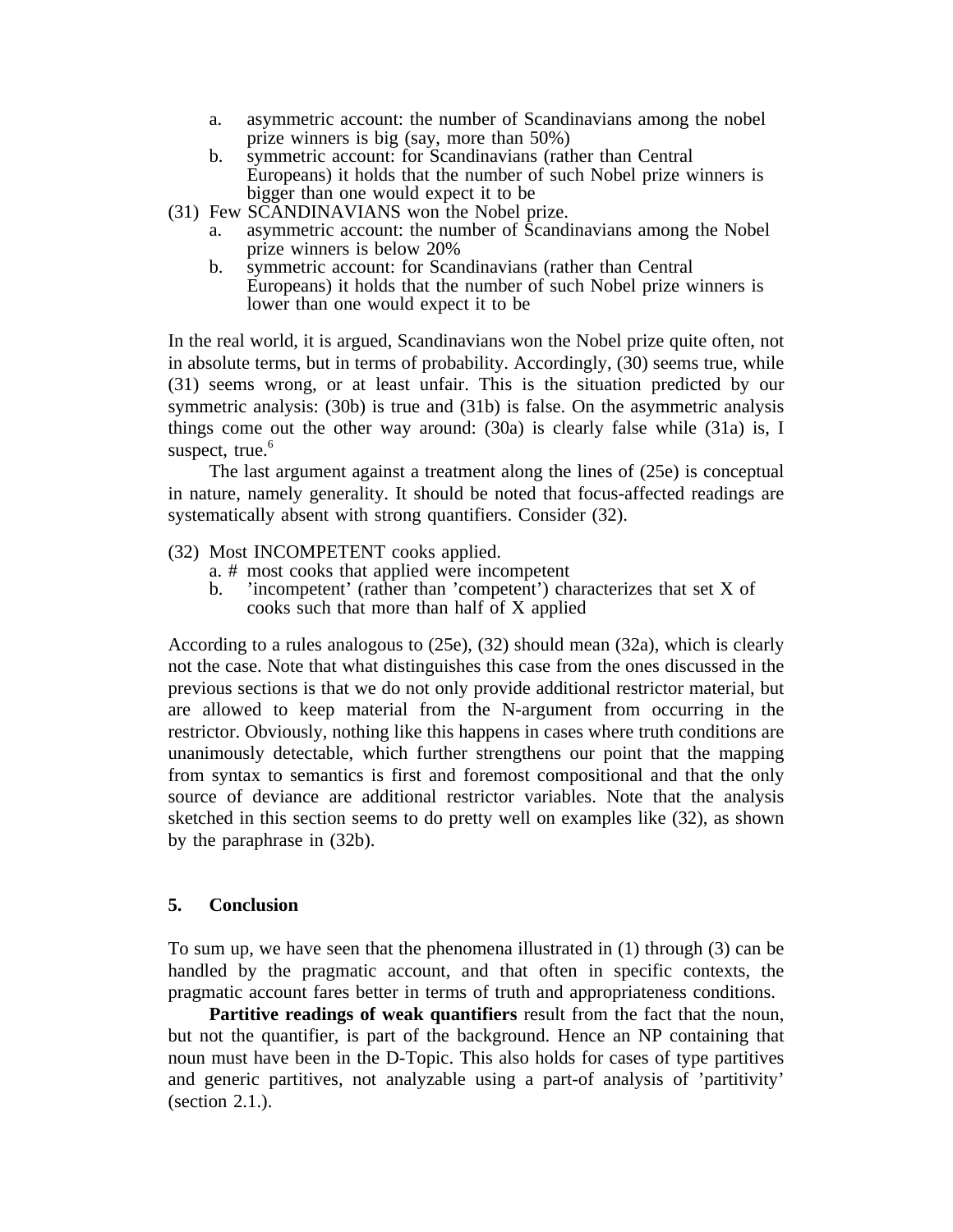**Proportional readings of weak quantifiers** are just a special case of partitives, namely one where the background is bigger than just the nominal argument to the quantifier (section 2.2).

**Proportional readings of strong quantifiers** result from the interplay of TFBS and the pragmatic process of finding a Resource Domain Variable. There is no direct association of the Focus value with the resource domain variable, which would yield inappropriate truth conditions (section 3).

**Focus affected readings with** *few* **and** *many* **and NP internal Focus** are again not due to direct association with Focus but should be handled using a symmetric, possibly intensional analysis and a general principle of Focus interpretation (section 4).

If something along these lines is correct, we seem to face a considerably simpler picture than we could expect. Not only can we dispense with additional transformations, lexical ambiguity, and specific semantic rules. We are also able to maintain a pretty restrictive theory of where and to which degree pragmatic factors such as FTBS can enter semantics proper. In particular, we can attribute to the FTBS a uniform effect on sentence meaning, an effect that does not rely on lexeme or construction specific assumptions.

What I haven't dealt with in this paper is the question why of all the possible ways to reconstruct a context for these sentences we chose those that yield the paraphrases given in (1) through (3), when we hear them out of context. Roughly, what we do in the default case is form a definite description D from the Background and interpret Q N as 'Q of the D' (this doesn't work literally for  $(3)$ , due to the reasons discussed at the end of the last section). Furthermore we try to assume that the Focus is maximally big, i.e. we'd hardly interpret *MOST boys walked to the STATION* with narrow Focus on the PP, meaning 'most boys who walked somewhere, walked to the station', unless we are forced to do so by other contextual clues. Thus we usually only become aware of 'proportional' effects if Focus projection is blocked, e.g. if an adverbial or a verb is accented. A first guess would be that all this follows a strategy of 'minimal accommodation,' i.e. the attempt to reconstruct a maximally small context with minimal effort. This aspect, however, requires more study.

### **6. Appendix: Differences and similarities - A look at four approaches**

In this appendix I'll review the works mentioned rather briefly in the text in some more detail. I try to focus on the differences and similarities between the approaches. Since all analyses are concerned with (a subset of) the four constructions discussed in the main text, I will use the following shorthands: SQ- $FV =$  strong quantifier with Focus in the V-argument;  $SQ-FN =$  strong quantifier with Focus in the N-argument;  $WQ-FV =$  weak quantifier with Focus in the Vargument (e.g. *three, some* etc.); WQ-FN = weak quantifier with Focus in the Nargument (i.e. *few* and *many*).

*6.1. Eckardt 1994*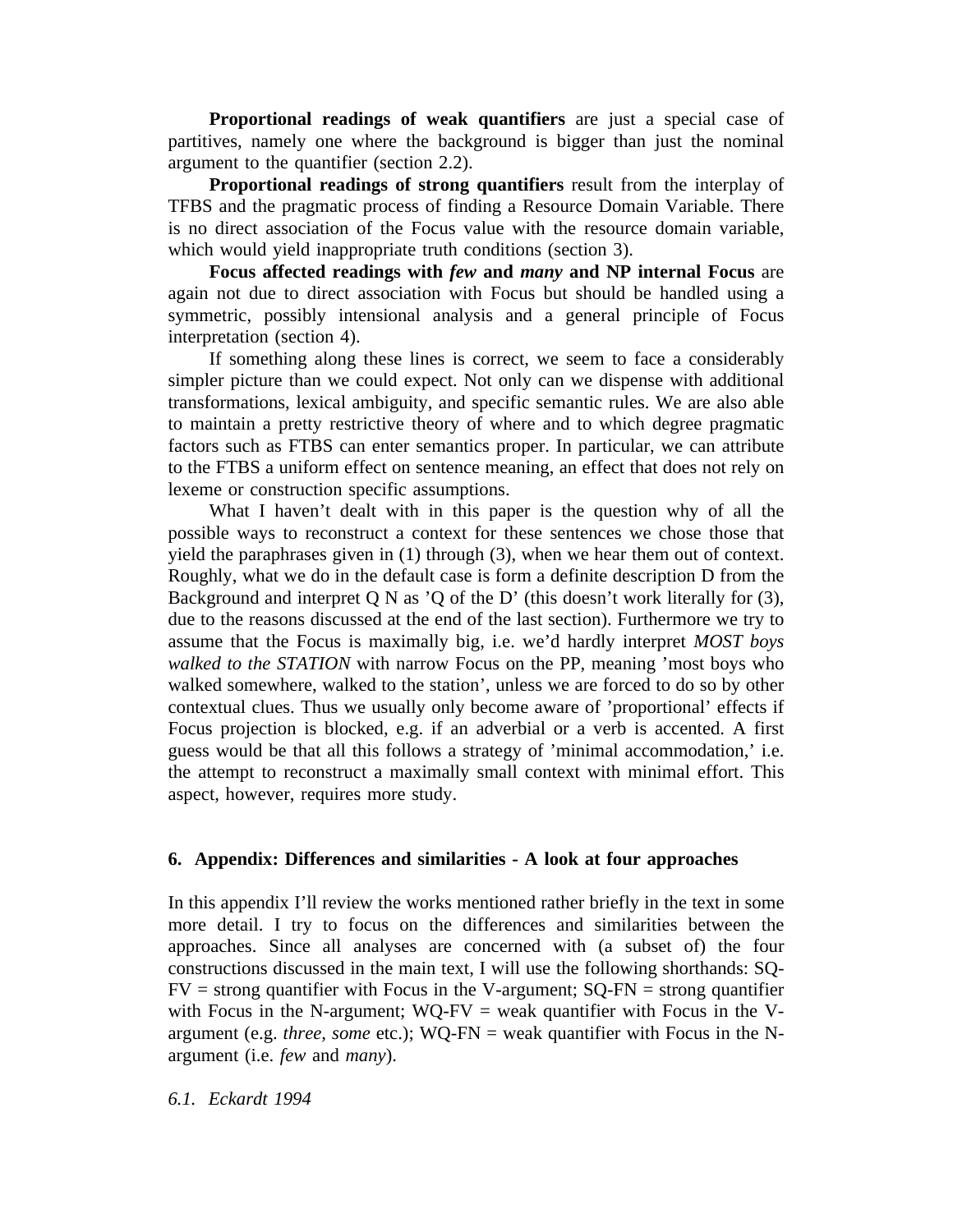Eckardt (1994) uses a rule of LF construal which basically equals that of Heim 1982: Quantified noun phrases are adjoined to the clause, followed by subextraction of the quantifier alone. Thus (33a) is mapped to (33b).

- 
- (33) a. MOST<sub>T</sub> boys kissed Amalie PASSIONATELY<sub>F</sub>.<br>b.  $\left[\int_S \text{most}_1 \left( \int_S \left[ \int_{NP} t_1 \text{ boys} \right]_2 \left[ \int_S t_2 \text{ kised Amalie PASSIONATELY} \right] \right] \right]$

*Most* then is interpreted as taking the ordinary and the focus value of the sentence as its argument, that is, the distinction between N-argument and V-argument is irrelevant. To facilitate comparison I give an equivalent rule in (35).

- (34) a.  $\text{Imost } A \text{ } = 1$  iff there are more  $x \in [A]^\circ$  than  $x \in \text{ } \cup \text{ } A \text{ } \text{ }^{\text{ } \text{ } \text{ } \text{ } \text{ } \text{ } \text{ } a}$  and  $\notin$  $[A]^\circ$ 
	- b. The number of x which are boys and kissed Amalie passionately is bigger than the number of x which are boys and kissed Amalie some other way
- (35) Rule E:  $Q(N)(V)$  is interpreted as  $Q(\cup [N]^f \cap \cup [V]^f)([N]^o \cap [V]^o)$

For SQ-FV (as well as WQ-FV) Rule E equals the semantic accounts discussed in sections 2 and 3, that is, it derives the default interpretation but fails to account for cases like (23) above. For SQ-FN and WQ-FN, Rule E is equivalent to (25e) discussed in section 4, that is, it can treat weak quantifiers but fails with strong ones. Thus (36a) becomes (36b) at LF and ultimately means (36c).

- (36) a.  $MOST_T$  RED<sub>F</sub> balloons burst.<br>b. most, [sl,mt, RED balloons].
	- b. most<sub>1</sub>  $[s]_{NP}t_1$  RED balloons]<sub>2</sub>  $[s t_2$  burst]]<br>c. Most balloons that burst were red.
	- Most balloons that burst were red.
- *6.2. Geilfuß 1993*

Geilfuß (1993) avoids subextraction of the determiner by using Rooth's (1992) squiggle operator. Thus (33a) is represented as (37). This treatment is equivalent to Rule G in (38).

(37)  $\left[\int_S \left[\int_{NP} \text{most}(C_7) \text{ boys}\right]_1 \left[\int_S \left[\int_S t_1 \text{kissed Amalie PASSIONATELY}\right] \sim C_7\right]\right]$ (38) Rule G:  $Q(N)(V)$  is interpreted as  $Q([N]^{\circ} \cap [VP]^{\circ})([VP]^{\circ})$ 

For SQ-FV and WQ-FV, Rule E and Rule G are equivalent (hence equally deficient). For SQ-FN the outcome depends on where  $\sim C_7$  is adjoined. If it is adjoined to the N-argument, the Focus effect is wiped out (since  $\cup$  [N]<sup>o</sup>]. [N]<sup>o</sup>). If it is adjoined to the V-argument, the sentence becomes a tautology, since  $\cup$  [V]<sup> $f$ </sup> = [V]<sup>o</sup>; the latter case is given in (39).

(39) a.  $\left[\int_S \left[\int_{NP} \text{most}(C_7) \text{ RED balloons} \right]_2 \left[\int_S \left[\int_S t_2 \text{ burst} \right] \right] \right] \sim C_7 \right]$ b. most([red balloons]<sup>o</sup> ∩ ∪[[burst]<sup>r</sup>)([burst]<sup>o</sup>)

Since  $\cup$  [[burst]<sup> $f$ </sup> = [[burst]]<sup>o</sup>, (39b) is a tautology.

*6.3. Herburger 1992*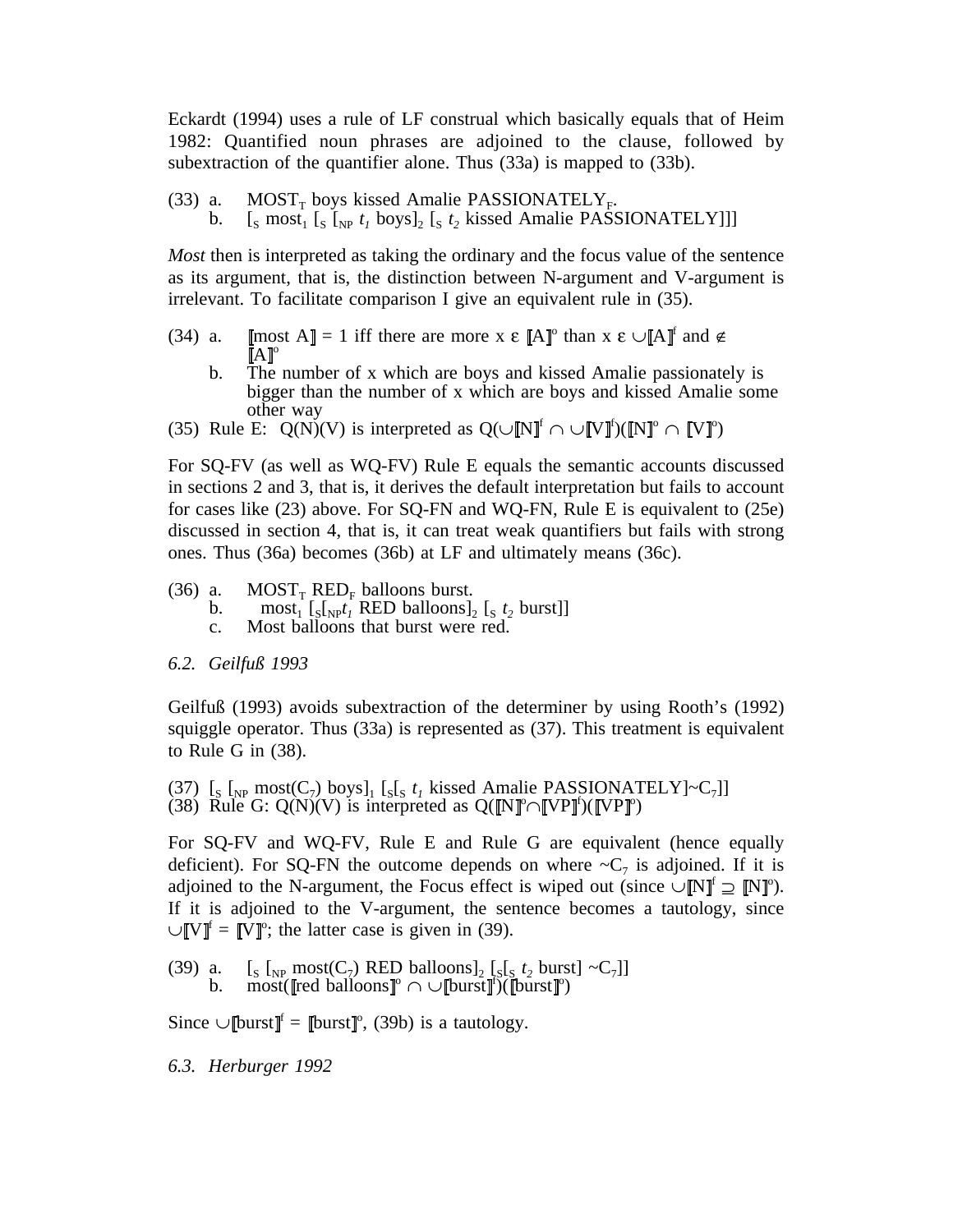Herburger's treatment differs from the one discussed in section 4 in that she uses syntactic movement to construct the relevant configuration: 'a focused predicate inside a VP-internal NP extraposes at LF. Thereby it ... becomes the main predicate' (Herburger 1992:13). Thus, an LF roughly as in (40a) is obtained, which is interpreted as in (40b).

(40) a.  $\left[\frac{\text{S}}{\text{S}} e \text{ apply } \left[\frac{\text{V}}{\text{V}}\right] \left[\frac{\text{V}}{\text{V}}\right] \text{ few cooks}\right] t_{V}$  incompetent] b.  $\exists$ e [apply(e) & few<sub>x</sub>(cook(x,e))( $\Theta$ (x,e) & incompetent(x))

This analysis fails for non-intersective adjectives:

(41) Few ALLEGED/WOULD-BE/FORMER cooks applied ( $\neq$ few of the applying cooks were alleged/would-be/former cooks)

We can repair this by transforming the treatment into the almost equivalent semantic treatment (25e), repeated here in a slightly different form:

(42) Rule H: [Q N'] VP is interpreted as  $\llbracket Q \rrbracket(\cup \llbracket N \rrbracket^f \cap \llbracket VP \rrbracket^o)(\llbracket ... \rrbracket_F \rrbracket^o) =$  $\mathrm{Q}\llbracket \mathcal{O}\llbracket \mathbf{N}'\rrbracket^{\mathrm{f}}\cap\llbracket \mathrm{VP}\rrbracket^{\mathrm{o}})(\llbracket \mathrm{N}'\rrbracket^{\mathrm{o}})$ 

This rule handles (41) correctly. In fact it is equivalent to Rule E for all four cases. It should be noted though that Herburger does not deal with SQ-FV or WQ-FV. The problem with SQ-FN is overcome by a syntactic constraint against extraposing from strong NPs. That, however, would presumably also block the derivation of SQ-FV. Furthermore, such a constraint cannot be used in the semanticized version needed to handle (41).

### *6.4. De Hoop 1995 and de Hoop & Solà 1995*

De Hoop and Solà assume that Focus effects only occur with Focus in the Vargument. Thus WQ-FN is treated as non-truth conditional (an analysis we have adopted in section 4), and no problems with SQ-FN arise. This is obtained through a rule like (43).

(43) Rule HS:  $Q(N)(V)$  is interpreted as  $Q([\![N]\!]^\circ \cap X)([\![VP]\!]^\circ)$ , where X equals ∪  $\mathbb{N}$ <sup> $\mathbb{I}$ </sup> if the Focus is within N, or X equals ∪  $\mathbb{V}$   $\mathbb{I}$  if the Focus is within V (simplified, see below)

SQ-FV and WQ-FV are treated equivalently to Rules E, G, and H ((44a)). SQ-FN and WQ-FN do not receive any special treatment: Any effect of focus in the first argument is wiped out ((44b)).

- (44) a. Most/few cats purred LOUDLY.  $\Rightarrow$  most/few cats that purred purred loudly (truth-conditional effect)
	- b. Few SWEDISH cats purred.  $\Rightarrow$  few Swedish cats purred loudly (no truth-conditional effect)

In de Hoop 1995 a more sophisticated rule than (43) is presented, namely one that states (45).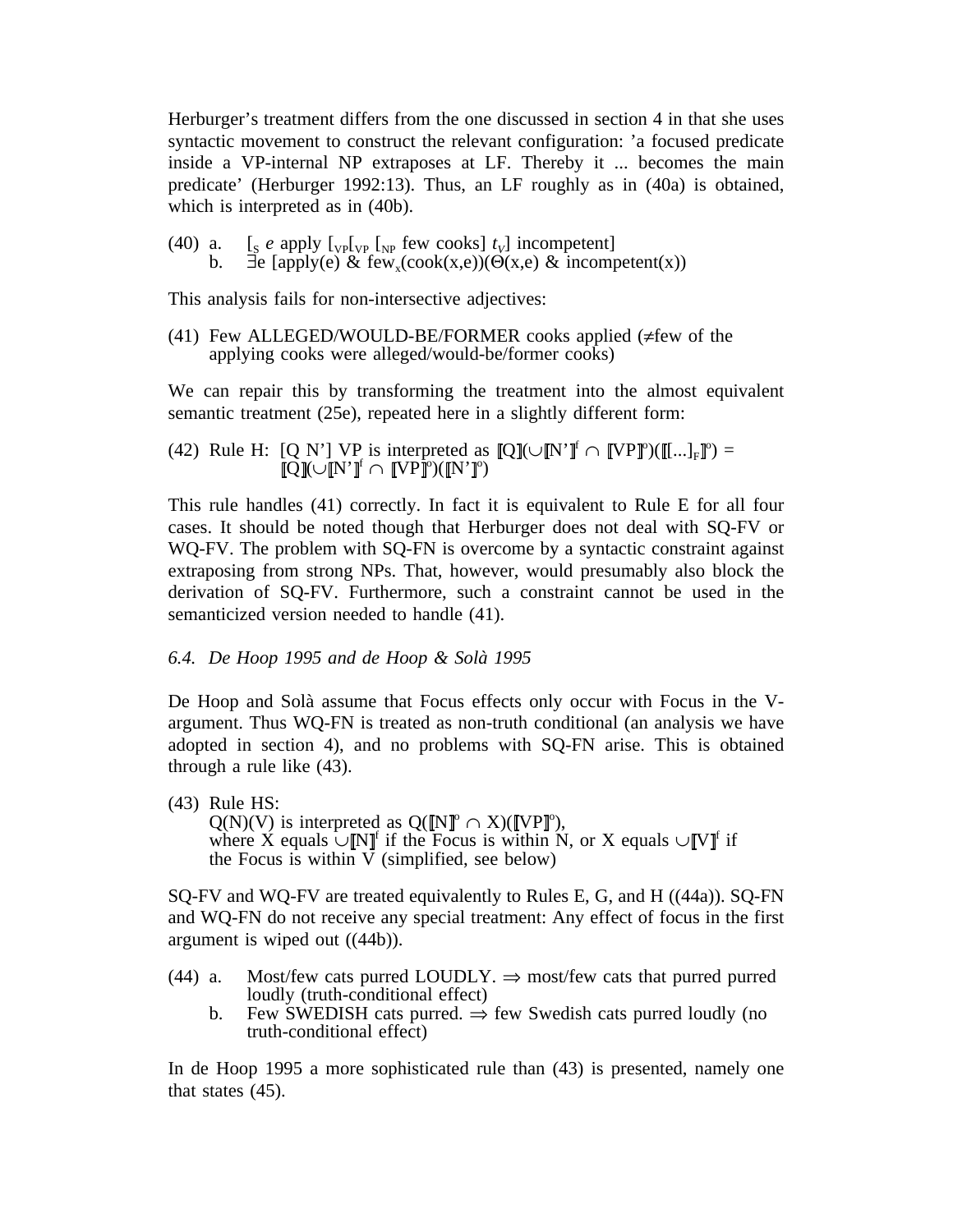(45) The Focus value of the focus-containing constituent (X in the sense of (43)) is intersected with the property the quantifier *lives on*.

(45) differs from (43) only for quantifiers that live on their second argument. According to de Hoop 1995 this holds for the quantifier *only*, as the equivalence in (46a) shows.

- (46) a.  $\text{[ONLY(N)(V)]} = \text{[ALL(V)(N)]} = \{w: \llbracket V \rrbracket_w \subseteq \llbracket N \rrbracket_w\}$ <br>b. Only cool people drink beer  $\equiv$  All beer drinkers a
	- Only cool people drink beer ≡ All beer drinkers are cool people ≡ the beer drinkers are a subset of the cool people
	- c. Only SWISS linguists drink.
		- $\neq$  All drinkers are Swiss linguists.
		- = All drinking linguists are Swiss.
	- $\textnormal{d.}\quad \textnormal{[only(N)(V)]}^{\textnormal{o}} = \textnormal{[ONLY]}(\textnormal{[N]}^{\textnormal{o}})(\cup\textnormal{[N]}^{\textnormal{f}}\cap\textnormal{[V]}^{\textnormal{o}})\ (\textnormal{= ALL}(\cup\textnormal{[N]}^{\textnormal{f}}))$  $\bar{\cap}\ [\mathring{\text{V}}\text{]}^\text{o})(\dot{\mathring{\text{N}}} \text{ }^\text{o}\text{]}^\text{o})$  )

Cases of SQ-FN such as (46c) now require a modification of truth conditions. (43) and (45) jointly cause (46c) to be interpreted as in (46d).

However, one can plausibly argue that *only* in (46b) and (46c) is not a determiner, but an NP modifier (cf. Rooth 1985). At least in cases like (47) which show the same truth conditional effects as  $(46c)$  - this is clearly the right analysis.

(47) Only the/some/few/two SWISS linguists drink excessively.

Analyzing *only SWISS linguists* as  $\begin{bmatrix} N_P \end{bmatrix}$  only  $\begin{bmatrix} N_P \end{bmatrix}$  SWISS linguists]] we can derive the correct interpretation without additional rules by the usual crosscategorial semantics of *only* as given in Rooth 1985.

- (48) Only  $\lceil_{NP}$  SWISS<sub>F</sub> linguists] drink.
	- a.  $\widehat{\mathbb{S}W}$ ISS linguists  $\mathbb{I}^{\circ} = \lambda P_{\text{eff}} \exists X[\text{swiss}(X) \& \text{linguist}(X) \& P(X)] \approx \text{the}$ set of properties had by one or more Swiss linguists
	- b. [SWISS linguists]<sup>f</sup> =  $\lambda$ R.∃SεALT(swiss) & R= $\lambda$ P<sub>et</sub>.∃X[S(X) & linguist(X) & P(X)]  $\approx$  the set of sets of properties P such that there is a nation and one or more linguists from that nation have that property
	- c. ∪ SWISS linguists  $\mathbb{I}^f$  ≈ the set of properties P such that there are one or more linguists who have that property P
	- d. [[only SWISS linguists]<sup>°</sup> =  $\lambda$ P.∀SεALT(swiss) [∃X[S(X) & linguist(X) &  $P(X) \rightarrow S$ =swiss]  $\approx$  the set of properties P such that if there are one or more linguists with that property, they are Swiss
	- e. [only SWISS linguists] drink <sup>o</sup> ≈ drinking is a property such that if any linguist has it, he is Swiss  $\approx$  all drinking linguists are Swiss  $(cf.(46c))$

Thus we can avoid using (43) and (45).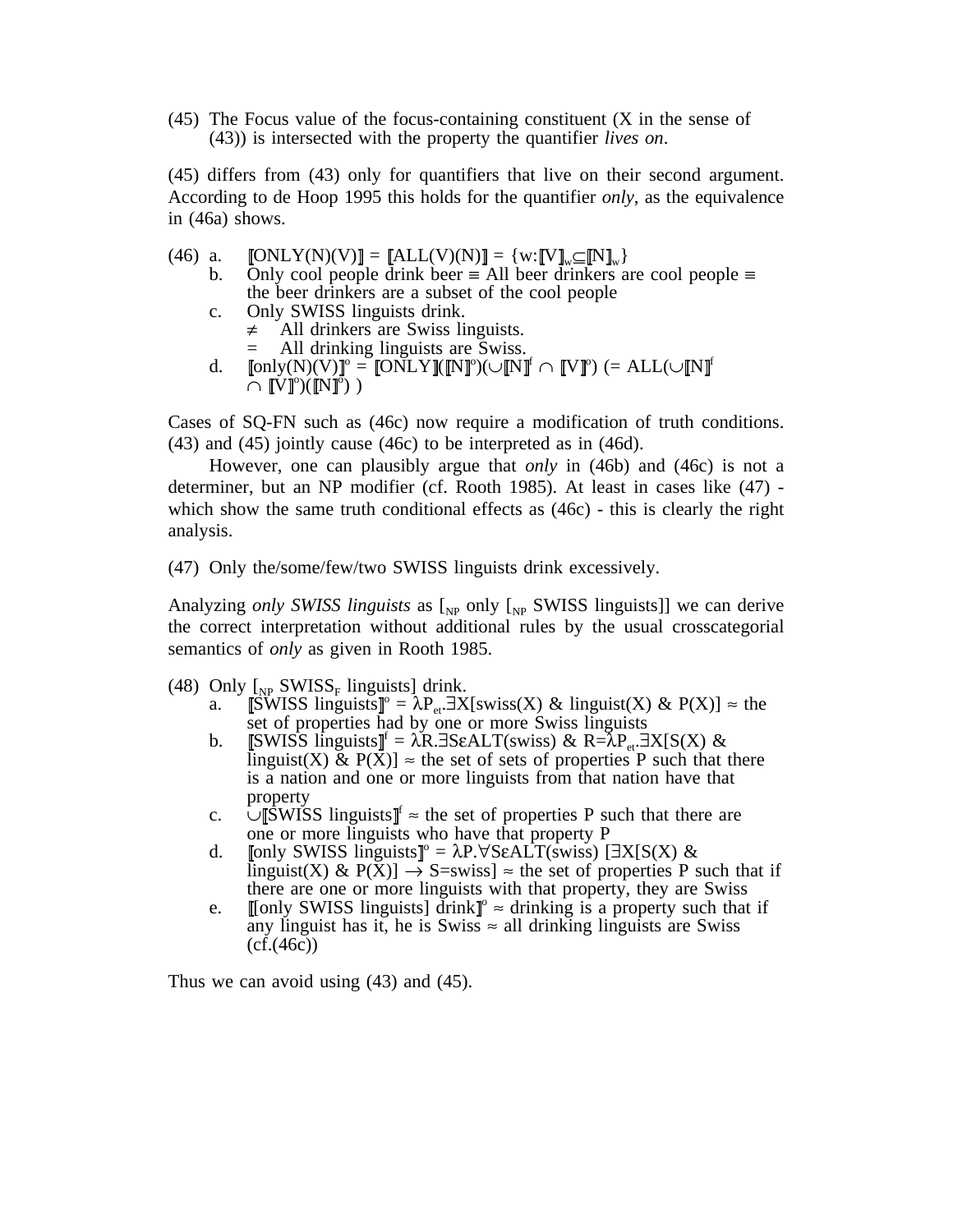## **Endnotes**

1. In addition we need a condition to ensure that the D-Topic DT itself may only provide information that is contextually given, i.e. part of the Common Ground CG (e.g. it must hold that ∪ DT ⊇ CG ). In tandem these two conditions ensure that for every sentence S,  $\cup$  S f  $\sup$   $\supset$  CG, i.e. the Background of S is uninformative (see Büring 1995, chap.2 and Büring t.a.).

2. This presupposes that  $[\![S]\!]^t = \{ [\![S]\!]^t \}$  for sentences S that do not contain an S-Topic. This treatment is a straightforward extension of Rooth 1985.

3. Note that the analysis proposed here does not need to make any commitment as to the nature of the generic/ existential contrast. We only note that both types of indefinites become 'partitive' if marked by a topic accent. Strong indefinites are just Topic marked existentials.

4. One often gets the impression that the other boys' getting to the station in some alternative way is entailed or presupposed by a sentence like (18b), i.e. that it must be continued by something like '...the others stayed at home' or '...the others took a cab'. On closer inspection, however, this turns out to be just a conversational implicature. It follows in cases with superset antecedents like 'the boys that got to the station somehow' by conversational implicature due to the Gricean Maxim of Quantity: If the speaker knew that *all* boys walked, she shouldn't use (18b), which is less informative than possible. This implicature can vanish just as the superset antecedent can (cf. (17) above):

- (i) I was curious whether the boys would make it to the station. Well,  $TWO<sub>T</sub>$ boys WALKED<sub>F</sub> to the station.
	- ...the others didn't get there at all/...I don't know about the others.

5. Eckardt (1994) considers the possibility of requiring that, on top of (21) (which in effect means: instead of it) it must hold that  $\mathbb{N} \subseteq \cup \mathbb{N}$ . That is, it is entailed (or maybe presupposed) that, say, in *Max polished MOST cars CAREFULLY* he polished all cars to begin with. Accordingly (23) would be plainly contradictory. This, however, is too strong, cf. (i):

(i) Max polished MOST<sub>T</sub> cars CAREFULLY<sub>F</sub>, but I am not sure whether he polished all of them.

All we find here is that the speaker must not know that Max polished *all* cars carefully (due to Gricean reasoning again), which includes the possibilities of him polishing the others i) carelessly, ii) in some unknown manner, or iii) not at all. See also note 4 above.

6. This argument goes through even without assuming an intensional analysis. The important thing here is that (25e) compares the number of Scandinavian winners to the *total* number of non-Scandinavian winners, while (28) compares it to the number of winners from each other region. Thus five Scandinavians would count as many even compared to 100 non-Scandinavians, provided no single alternative (say the US) has more than five. The intensional interpretation, on top of that, allows for five Scandinavians to weigh more than 10 Americans, say, due to the total number of applicants from both countries.